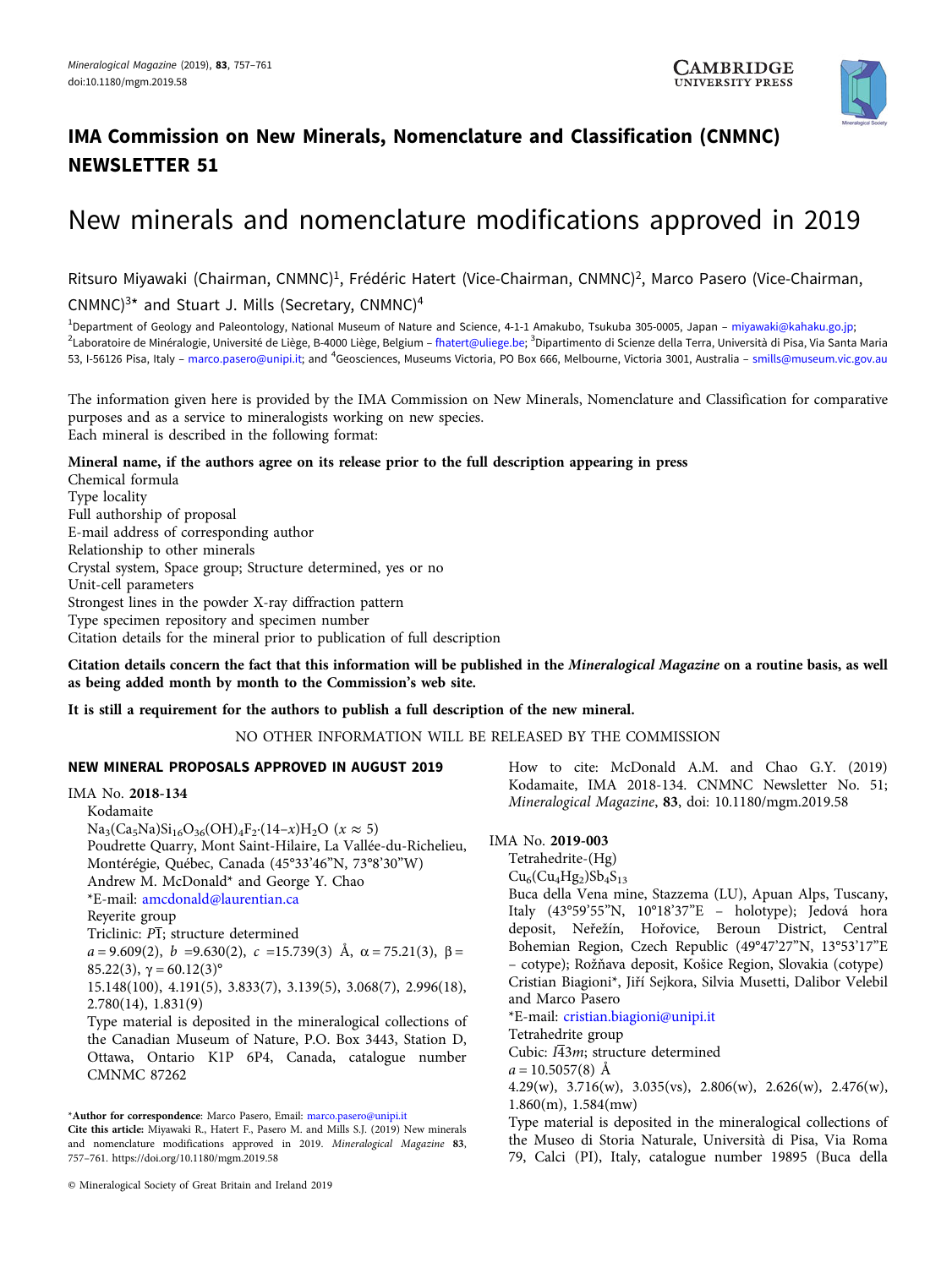Vena), and the Department of Mineralogy and Petrology, National Museum, Prague, Czech Republic, catalogue numbers P1N9961 (Jedová hora) and P1N33538 (Rožňava)

How to cite: Biagioni C., Sejkora J., Musetti S., Velebil D. and Pasero M. (2019) Tetrahedrite-(Hg), IMA 2019-003. CNMNC Newsletter No. 51; Mineralogical Magazine, 83, doi: 10.1180/ mgm.2019.58

# IMA No. 2019-031

Northstarite

 $Pb_6(Te^{4+}O_3)_5(S^{6+}O_3S^{2-})$ 

North Star mine, Mammoth, Tintic district, Juab Co., Utah, USA (39°55'14"N, 112°06'24"W)

Anthony R. Kampf\*, Robert M. Housley and George R. Rossman

\*E-mail: [akampf@nhm.org](mailto:akampf@nhm.org)

New structure type

Hexagonal:  $P6_3$ ; structure determined

 $a = 10.253(1), c = 11.6747(8)$  Å

5.12(21), 3.098(100), 2.957(74), 2.140(44), 1.940(13), 1.733 (41), 1.706(18), 1.626(31)

Type material is deposited in the mineralogical collections of the Natural History Museum of Los Angeles County, 900 Exposition Boulevard, Los Angeles, CA 90007, USA, catalogue number 67291

How to cite: Kampf A.R., Housley R.M. and Rossman G.R. (2019) Northstarite, IMA 2019-031. CNMNC Newsletter No. 51; Mineralogical Magazine, 83, doi: 10.1180/mgm.2019.58

# IMA No. 2019-032

Fulbrightite

 $Ca(VO)<sub>2</sub>(AsO<sub>4</sub>)<sub>2</sub>·4H<sub>2</sub>O$ 

Packrat mine, near Gateway, Mesa Co., Colorado, USA (38° 38'51.28"N, 109°02'49.77"W)

Anthony R. Kampf\*, Mark A. Cooper, Barbara P. Nash, Joe Marty and Paul M. Adams

\*E-mail: [akampf@nhm.org](mailto:akampf@nhm.org)

The arsenate analogue of sincosite

Triclinic: P1; structure determined

 $a = 6.434(8)$ ,  $b = 6.480(8)$ ,  $c = 6.718(8)$  Å,  $\alpha = 107.90(6)$ ,  $\beta =$ 94.06(4),  $\gamma = 90.06(3)$ °

6.51(52), 3.221(100), 3.085(16), 2.893(15), 2.823(12), 2.277 (23), 1.619(20), 1.450(21)

Cotype material is deposited in the mineralogical collections of the Natural History Museum of Los Angeles County, 900 Exposition Boulevard, Los Angeles, CA 90007, USA, catalogue numbers 64513, 65555 and 65559

How to cite: Kampf A.R., Cooper M.A., Nash B.P., Marty J. and Adams P.M. (2019) Fulbrightite, IMA 2019-032. CNMNC Newsletter No. 51; Mineralogical Magazine, 83, doi: 10.1180/mgm.2019.58

# IMA No. 2019-036

Mauriziodiniite

 $(NH_4)(As_2O_3)_2I$ 

Torrecillas mine, Salar Grande, Iquique Province, Tarapacá Region, Chile (20°58'13"S, 70°8'17"W)

Anthony R. Kampf\*, Barbara P. Nash and Arturo A. Molina Donoso

\*E-mail: [akampf@nhm.org](mailto:akampf@nhm.org)

Chemically and structurally related to lucabindiite Hexagonal: P6/mmm; structure determined

 $a = 5.289(2), c = 9.317(2)$  Å

9.35(29), 4.644(19), 3.269(100), 2.644(71), 2.554(42), 1.846 (20), 1.623(27), 1.524(36)

Type material is deposited in the mineralogical collections of the Natural History Museum of Los Angeles County, 900 Exposition Boulevard, Los Angeles, CA 90007, USA, catalogue number 67365

How to cite: Kampf A.R., Nash B.P. and Molina Donoso A.A. (2019) Mauriziodiniite, IMA 2019-036. CNMNC Newsletter No. 51; Mineralogical Magazine, 83, doi: 10.1180/ mgm.2019.58

#### IMA No. 2019-037

Percleveite-(La)

 $La<sub>2</sub>Si<sub>2</sub>O<sub>7</sub>$ 

Mochalin Log REE deposit, 14 km N of the city of Kyshtym, Chelyabinsk Oblast', South Urals, Russia (55°48'42"N, 60° 33'46"E)

Anatoly V. Kasatkin\*, Natalia V. Zubkova, Igor V. Pekov, Nikita V. Chukanov, Radek Škoda, Atali A. Agakhanov, Dmitriy I. Belakovskiy, Jakub Plášil and Aleksey M. Kuznetsov \*E-mail: [anatoly.kasatkin@gmail.com](mailto:anatoly.kasatkin@gmail.com)

The La-dominant analogue of percleveite-(Ce)

Tetragonal: P4<sub>1</sub>; structure determined

 $a = 6.8482(3), c = 24.855(1)$  Å

4.194(18), 3.564(16), 3.349(16), 3.157(100), 3.043(22), 2.934 (39), 2.893(29), 2.864(21)

Type material is deposited in the collections of the Fersman Mineralogical Museum, Russian Academy of Sciences, Leninskiy Prospekt 18-2, Moscow 119071, Russia, registration number 5362/1

How to cite: Kasatkin A.V., Zubkova N.V., Pekov I.V., Chukanov N.V., Škoda R., Agakhanov A.A., Belakovskiy D.I., Plášil J. and Kuznetsov A.M. (2019) Percleveite-(La), IMA 2019-037. CNMNC Newsletter No. 51; Mineralogical Magazine, 83, doi: 10.1180/mgm.2019.58

#### IMA No. 2019-038

Fluorcarletonite

 $KNa_4Ca_4Si_8O_{18}(CO_3)_4F·H_2O$ 

Severny district, Maly Murun syenite massif, NW Aldan Shield, Siberia, Russia (58°20'15"N, 119°04'44"E)

Ekaterina V. Kaneva\*, Tatiana A. Radomskaya, Ludmila F. Suvorova and Mikhail A. Mitichkin

\*E-mail: [kev604@mail.ru](mailto:kev604@mail.ru)

The F-dominant analogue of carletonite

Tetragonal: P4/mbn; structure determined

 $a = 13.219(1), c = 16.707(2)$  Å

16.92(22), 8.417(76), 4.190(100), 3.358(20), 2.917(28), 2.790 (27), 2.758(20), 2.393(22)

Type material is deposited in the collections of the Sidorov State Mineralogical Museum, 83 Lermontov str., Irkutsk 664074, Russia, catalogue number 12/1764

How to cite: Kaneva E.V., Radomskaya T.A., Suvorova L.F. and Mitichkin M.A. (2019) Fluorcarletonite, IMA 2019-038. CNMNC Newsletter No. 51; Mineralogical Magazine, 83, doi: 10.1180/mgm.2019.58

#### IMA No. 2019-039

[Undisclosed name]  $Ni<sub>2</sub>P$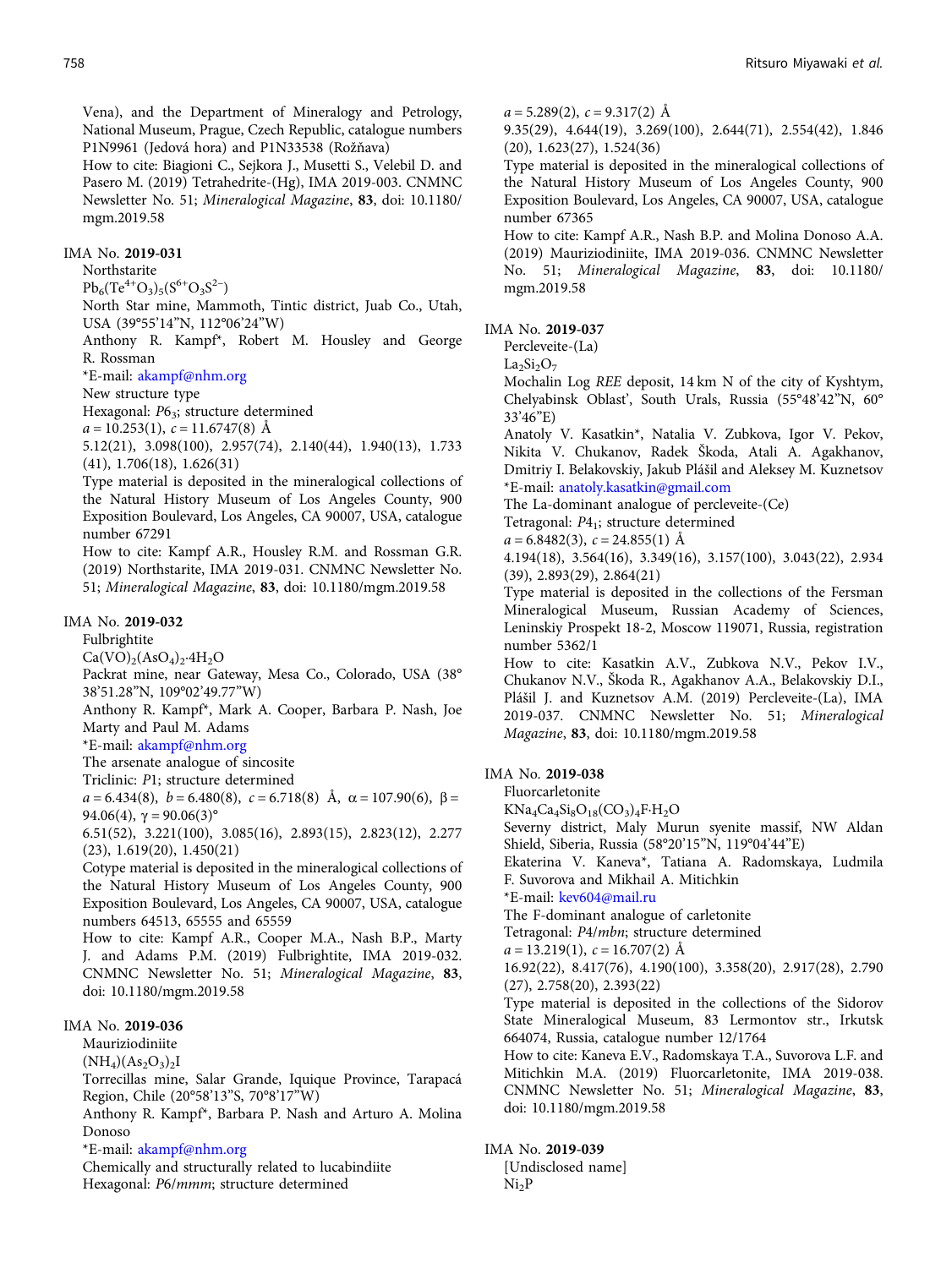Daba-Siwaqa metamorphic complex, Transjordan Plateau, Jordan (31°21'52"N, 36°10'55"E)

Sergey N. Britvin\*, Mikhail N. Murashko, Yevgeny Vapnik, Anatoly N. Zaitsev, Vladimir V. Shilovskikh, Evgeny A. Vasiliev, Maria G. Krzhizhanovskaya and Natalia S. Vlasenko

\*E-mail: [sbritvin@gmail.com](mailto:sbritvin@gmail.com)

A dimorph with transjordanite

Orthorhombic: Pnma; structure determined

 $a = 5.8020(7)$ ,  $b = 3.5933(4)$ ,  $c = 6.7558(8)$  Å

2.265(100), 2.201(16), 2.142(55), 2.100(35), 1.909(21), 1.860 (15), 1.811(19), 1.796(31)

Type material is deposited in the collections of the Fersman Mineralogical Museum, Russian Academy of Sciences, Leninskiy Prospekt 18-2, Moscow 119071, Russia, registration number 5408/1

How to cite: Britvin S.N., Murashko M.N., Vapnik Y., Zaitsev A.N., Shilovskikh V.V., Vasiliev E.A., Krzhizhanovskaya M.G. and Vlasenko N.S. (2019) IMA 2019-039. CNMNC Newsletter No. 51; Mineralogical Magazine, 83, doi: 10.1180/ mgm.2019.58

#### IMA No. 2019-040

Viteite

Pd<sub>5</sub>InAs

Borehole 1818 (depth 36.1 m), Monchetundra layered intrusion, Kola Peninsula, Russia (67°52'24"N, 32°47'10"E)

Anna Vymazalová\*, František Laufek, Tatiana L. Grokhovskaya and Chris J. Stanley

\*E-mail: [anna.vymazalova@geology.cz](mailto:anna.vymazalova@geology.cz)

Known synthetic analogue

Tetragonal: P4/mmm

 $a = 3.99$ ,  $c = 6.98$  Å

2.614(15), 2.328(45), 2.193(100), 1.993(33), 1.409(15), 1.313 (14), 1.251(17), 1.186(25)

Type material is deposited in the mineralogical collections of the Department of Earth Sciences, Natural History Museum, London SW7 5BD, UK, catalogue number BM 2019,4

How to cite: Vymazalová A., Laufek F., Grokhovskaya T.L. and Stanley C.J. (2019) Viteite, IMA 2019-040. CNMNC Newsletter No. 51; Mineralogical Magazine, 83, doi: 10.1180/ mgm.2019.58

# IMA No. 2019-042

Radekškodaite-(Ce)

 $(CaCe_5)(Al_4Fe^{2+})[Si_2O_7][SiO_4]_5O(OH)_3$ 

Mochalin Log REE deposit, 14 km N of the city of Kyshtym, Chelyabinsk Oblast', South Urals, Russia (55°48'42"N, 60° 33'46"E)

Anatoly V. Kasatkin\*, Natalia V. Zubkova, Igor V. Pekov, Nikita V. Chukanov, Radek Škoda, Fabrizio Nestola, Atali A. Agakhanov, Dmitriy I. Belakovskiy and Aleksey M. Kuznetsov

\*E-mail: [anatoly.kasatkin@gmail.com](mailto:anatoly.kasatkin@gmail.com)

The Ce analogue of radekškodaite-(La)

Monoclinic:  $P2<sub>1</sub>/m$ ; structure determined

 $a = 8.9702(4), b = 5.7044(2), c = 25.164(1)$  Å,  $\beta = 116.766(6)^\circ$ 

22.5(38), 8.08(42), 4.640(76), 3.528(99), 3.031(100), 2.844(46), 2.654(87), 2.073(37)

Type material is deposited in the collections of the Fersman Mineralogical Museum, Russian Academy of Sciences, Leninskiy Prospekt 18-2, Moscow 119071, Russia, registration number 5363/1

How to cite: Kasatkin A.V., Zubkova N.V., Pekov I.V., Chukanov N.V., Škoda R., Nestola F., Agakhanov A.A., Belakovskiy D.I. and Kuznetsov A.M. (2019) Radekškodaite-(Ce), IMA 2019-042. CNMNC Newsletter No. 51; Mineralogical Magazine, 83, doi: 10.1180/mgm.2019.58

### IMA No. 2019-043

Roterbärite

PdCuBiSe<sub>3</sub>

Roter Bär mine, NE part of the St. Andreasberg polymetallic vein district, Harz Mountains, Germany

Anna Vymazalová\*, Alexandre Raphael Cabral, František Laufek, Wilfried Lieβmann, Chris J. Stanley and Bernd Lehmann \*E-mail: [anna.vymazalova@geology.cz](mailto:anna.vymazalova@geology.cz)

Known synthetic analogue

Orthorhombic:  $P2_12_12_1$ 

 $a = 5.00, b = 7.99, c = 13.59 \text{ Å}$ 

6.795(38), 3.359(97), 3.123(100), 3.043(75), 2.812(73), 2.389 (39), 2.248(37), 1.921(70)

Type material is deposited in the mineralogical collections of the Geosammlung, Technische Universität Clausthal, Adolph-Roemer-Straße 2A, D-38678 Clausthal-Zellerfeld, Germany

How to cite: Vymazalová A., Cabral A.R., Laufek F., Lieβmann W., Stanley C.J. and Lehmann B. (2019) Roterbärite, IMA 2019-043. CNMNC Newsletter No. 51; Mineralogical Magazine, 83, doi: 10.1180/mgm.2019.58

# IMA No. 2019-044

Liudongshengite

 $Zn_4Cr_2(OH)_{12}(CO_3)\cdot 3H_2O$ 

79 mine, Chilito, Hayden area, Banner District, Dripping Spring Mountains, Gila Co., Arizona, USA (33°3'50"N, 110° 48'54"W)

Hexiong Yang\*, Ronald B. Gibbs, Cody Schwenk, Xiande Xie, Xiangping Gu, Robert T. Downs, Stanley H. Evans and Zak Jibrin

\*E-mail: [hyang@email.arizona.edu](mailto:hyang@email.arizona.edu)

The Cr analogue of zaccagnaite

Trigonal:  $R\overline{3}$  m; structure determined

 $a = 3.1111(4)$ ,  $c = 22.682(3)$  Å

7.53(46), 3.77(64), 2.68(19), 2.62(100), 2.31(83), 1.952(48), 1.555(42), 1.523(32)

Type material is deposited in the collections of the University of Arizona Mineral Museum, 601 E University Blvd, Tucson, AZ 85719, USA, catalogue # 22043 (holotype), and the RRUFF Project, deposition # R180016 (cotype)

How to cite: Yang H., Gibbs R.B., Schwenk C., Xie X., Gu X., Downs R.T., Evans S.H. and Jibrin Z. (2019) Liudongshengite, IMA 2019-044. CNMNC Newsletter No. 51; Mineralogical Magazine, 83, doi: 10.1180/mgm.2019.58

#### IMA No. 2017-082a

Vittinkiiite

 $MnMn_3MnSi_5O_{15}$ 

Vittinki iron mines, Isokyrö, Ostrobothnia region (Pohjanmaa), Finland

Nadezhda V. Shchipalkina\*, Igor V. Pekov, Nikita V. Chukanov, Natalia V. Zubkova, Dmitry I. Belakovskiy, Sergey N. Britvin and Natalia N. Koshlyakova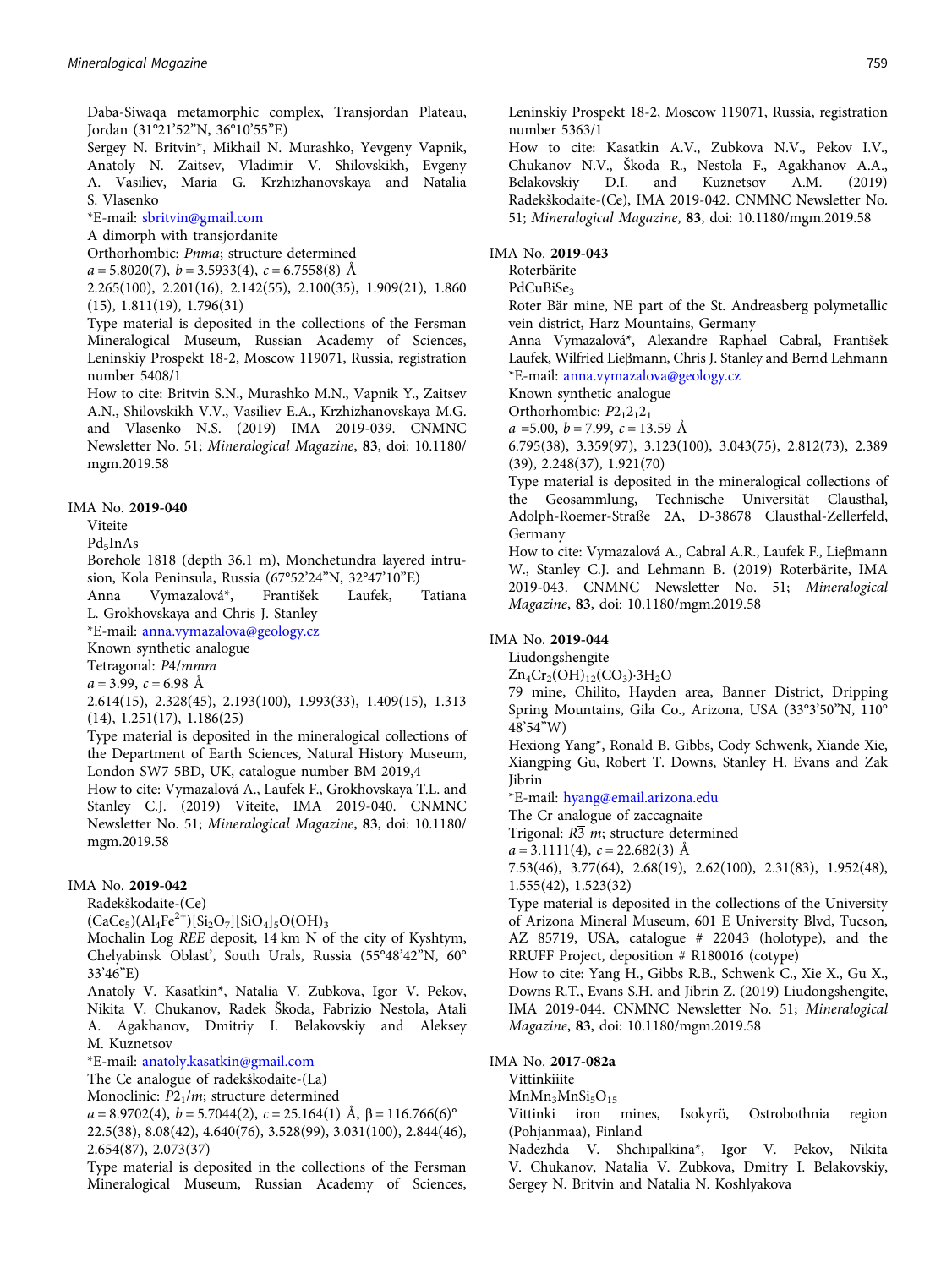\*E-mail: [estel58@yandex.ru](mailto:estel58@yandex.ru)

Rhodonite group

Triclinic:  $\overline{PI}$ ; structure determined

 $a = 6.6980(3), b = 7.6203(3), c = 11.8473(5)$  Å,  $\alpha = 105.663(3),$  $β = 92.400(3), γ = 94.309(3)°$ 

3.332(42), 3.138(61), 3.077(28), 2.987(29), 2.958(79), 2.935 (95), 2.749(100), 2.655(28)

Type material is deposited in the collections of the Fersman Mineralogical Museum, Russian Academy of Sciences, Leninskiy Prospekt 18-2, Moscow 119071, Russia, registration number 15061

How to cite: Shchipalkina N.V., Pekov I.V., Chukanov N.V., Zubkova N.V., Belakovskiy D.I., Britvin S.N. and Koshlyakova N.N. (2019) Vittinkiite, IMA 2017-082a. CNMNC Newsletter No. 51; Mineralogical Magazine, 83, doi: 10.1180/mgm.2019.58

#### IMA No. 2018-130a

Windmountainite

 $\Box$ Fe<sub>2</sub><sup>3+</sup>Mg<sub>2</sub>Si<sub>8</sub>O<sub>20</sub>(OH)<sub>2</sub>·8H<sub>2</sub>O

Wind Mountain, Otero Co., New Mexico, USA (32°1'31"N, 105°30'55"W)

Derek D. Leung\* and Andrew M. McDonald

\*E-mail: [dleung@laurentian.ca](mailto:dleung@laurentian.ca)

Palygorskite group

Monoclinic: C2/m; structure determined

 $a = 13.759(3)$ ,  $b = 17.911(4)$ ,  $c = 5.274(1)$  Å,  $\beta = 106.44(3)$ °

10.592(100), 5.453(16), 4.484(19), 4.173(28), 3.319(53), 3.271 (13), 2.652(30), 2.530(27)

Type material is deposited in the mineralogical collections of the Canadian Museum of Nature, P.O. Box 3443, Station D, Ottawa, Ontario K1P 6P4, Canada, catalogue number CMNMC 87260

How to cite: Leung D.D. and McDonald A.M. (2019) Windmountainite, IMA 2018-130a. CNMNC Newsletter No. 51; Mineralogical Magazine, 83, doi: 10.1180/mgm.2019.58

# NEW MINERAL PROPOSALS APPROVED IN SEPTEMBER 2019

# IMA No. 2019-041

Kreiterite

 $CsLi<sub>2</sub>Fe<sup>3+</sup>Si<sub>4</sub>O<sub>10</sub>F<sub>2</sub>$ 

Moraine of the Darai-Pioz glacier, Alai mountain range, Tien-Shan, Rashtskiy district, Tajikistan (39°30'N, 70°40'E) Atali A. Agakhanov\*, Leonid A. Pautov, Igor V. Pekov, Vladimir Y. Karpenko, Oleg I. Siidra, Elena Sokolova, Frank C. Hawthorne, Abdulhak R. Faiziev, Anatoly V. Kasatkin, Inna M. Kulikova and Vyacheslav A. Muftakhov

\*E-mail: [atali99@mail.ru](mailto:atali99@mail.ru)

Mica group

Monoclinic: C2/m, C2 or Cm

 $a = 5.240(2), b = 9.054(4), c = 10.761(4)$  Å,  $\beta = 99.58(4)$ °

4.49(31), 3.70(47), 3.45(36), 3.00(34), 2,610(72), 2.583(100), 2.241(38), 2.190(67)

Type material is deposited in the collections of the Fersman Mineralogical Museum, Russian Academy of Sciences, Leninskiy Prospekt 18-2, Moscow 119071, Russia, registration number 4935/1

How to cite: Agakhanov A.A., Pautov L.A., Pekov I.V., Karpenko V.Y., Siidra O.I., Sokolova E., Hawthorne F.C., Faiziev A.R., Kasatkin A.V., Kulikova I.M. and Muftakhov V.A. (2019) Kreiterite, IMA 2019-041. CNMNC Newsletter No. 51; Mineralogical Magazine, 83, doi: 10.1180/ mgm.2019.58

# IMA No. 2019-046

Johnkoivulaite

 $Cs[Be<sub>2</sub>B]Mg<sub>2</sub>Si<sub>6</sub>O<sub>18</sub>$ 

Pein Pyit area, Mogok region, Myanmar (22°58'33.92"N, 96° 33'41.75"E)

Aaron C. Palke\*, Lawrence M. Henling, Chi Ma, George R. Rossman, Ziyin Sun, Nathan Renfro, Kyaw Thu, Nay Myo, Patcharee Wongrawang and Vararut Weeramonkhonlert \*E-mail: [apalke@gia.edu](mailto:apalke@gia.edu)

Beryl group

Hexagonal: P6/mcc; structure determined

 $a = 9.469(2), c = 9.033(2)$  Å

3.268(100), 3.099(19), 3.036(43), 2.932(41), 2.733(14), 1.789 (14), 1.741(14), 1.664(12)

Type material is deposited in the mineralogical collections of the Gemological Museum, Gemological Institute of America, 5355 Armada Drive, Carlsbad, CA 92008, USA, catalogue number 41653

How to cite: Palke A.C., Henling L.M., Ma C., Rossman G.R., Sun Z., Renfro N., Thu K., Myo N., Wongrawang P. and Weeramonkhonlert V. (2019) Johnkoivulaite, IMA 2019-046. CNMNC Newsletter No. 51; Mineralogical Magazine, 83, doi: 10.1180/mgm.2019.58

#### IMA No. 2019-047

Oxybismutomicrolite

 $(Bi_{1.33}\Box_{0.67})_{\Sigma2}Ta_2O_6O$ 

Solnechnaya ("Sunny") pegmatite vein, Malkhan pegmatite field, Krasnochikoyskiy District, Zabaykalskiy Kray, Central Transbaikalia, Russia (50°38'50"N, 109°55'07"E)

Anatoly V. Kasatkin\*, Sergey N. Britvin, Igor S. Peretyazhko, Nikita V. Chukanov, Radek Škoda and Atali A. Agakhanov \*E-mail: [anatoly.kasatkin@gmail.com](mailto:anatoly.kasatkin@gmail.com)

Pyrochlore supergroup

Cubic:  $Fd\overline{3}m$ ; structure determined

 $a = 10.475(1)$  Å

6.051(12), 3.160(10), 3.026(100), 2.621(32), 1.854(33), 1.581 (27), 1.514(7), 1.203(7)

Type material is deposited in the collections of the Fersman Mineralogical Museum, Russian Academy of Sciences, Leninskiy Prospekt 18-2, Moscow 119071, Russia, registration number 5409/1

How to cite: Kasatkin A.V., Britvin S.N., Peretyazhko I.S., Chukanov N.V., Škoda R. and Agakhanov A.A. (2019) Oxybismutomicrolite, IMA 2019-047. CNMNC Newsletter No. 51; Mineralogical Magazine, 83, doi: 10.1180/ mgm.2019.58

#### IMA No. 2019-048

Kingsgateite

 $ZrMo_{2}^{\overline{6}+}O_{7}(OH)_{2}\cdot 2H_{2}O$ 

Dumps of the Old 25 Pipe, Kingsgate, Gough Co., New South Wales, Australia (29°48'50"S, 51°58'26"E)

Peter Elliott\* and Anthony R. Kampf

\*E-mail: [peter.elliott@adelaide.edu.au](mailto:peter.elliott@adelaide.edu.au)

Known synthetic analogue

Tetragonal: I41cd; structure determined

 $a = 11.463(2), c = 12.584(3)$  Å